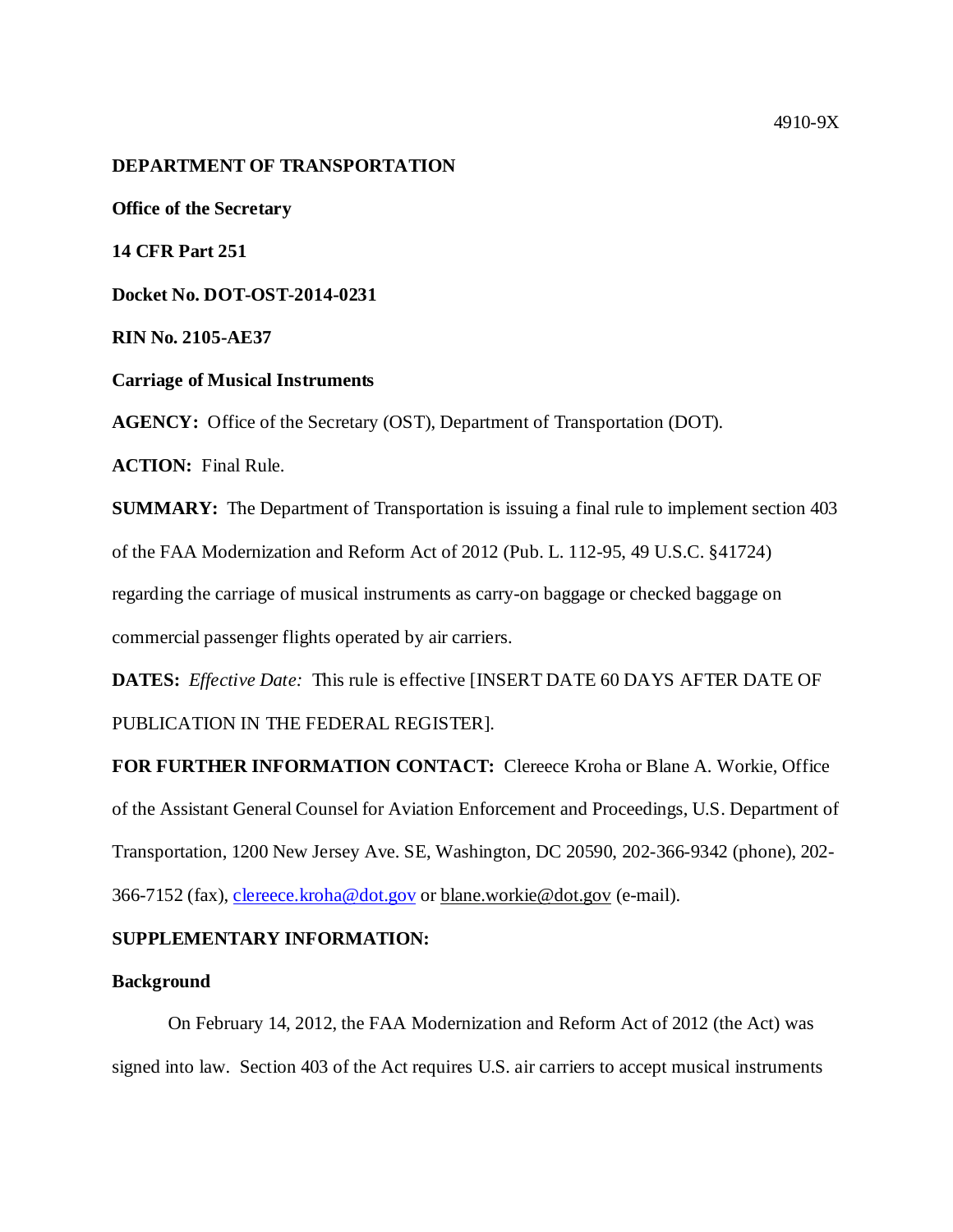on their passenger flights either as carry-on baggage or checked baggage, provided that certain conditions are met. The passage of Section 403 is Congress' response to difficulties musicians have encountered when transporting their instruments during air travel. The statute directs the Department of Transportation (Department or DOT) to issue a final rule to implement the requirements set forth in section 403.

During the past year, the Department has been engaged in dialogue with musicians as well as representatives of airlines and industry associations to address the difficulties musicians face when traveling by air with musical instruments. In July 2014, DOT Secretary Anthony Foxx hosted a "Flying with Musical Instruments" meeting to provide airline representatives, musicians, and government officials an opportunity to exchange ideas on ways to prevent or resolve difficulties encountered by musicians when flying with their instruments while still ensuring the safety of passengers and crew. At the meeting, several members of various musician organizations described problems that musicians encounter when traveling by air with their musical instruments, particularly when bringing instruments as carry-on baggage. Airline representatives in attendance described their policies for transport of musical instruments as carry-on or checked baggage. Many airlines have already adopted policies concerning the air transportation of musical instruments that mirror the requirements in Section 403 of the Act. The stakeholders recognized that, while most airlines' current policies regarding musical instruments are consistent with the statute, frontline customer service agents and flight crew may not always be well-versed in those policies and may not communicate those policies accurately and effectively to musicians. By the same token, the meeting attendees also agreed that many musicians were not very well informed about airline policies regarding transporting musical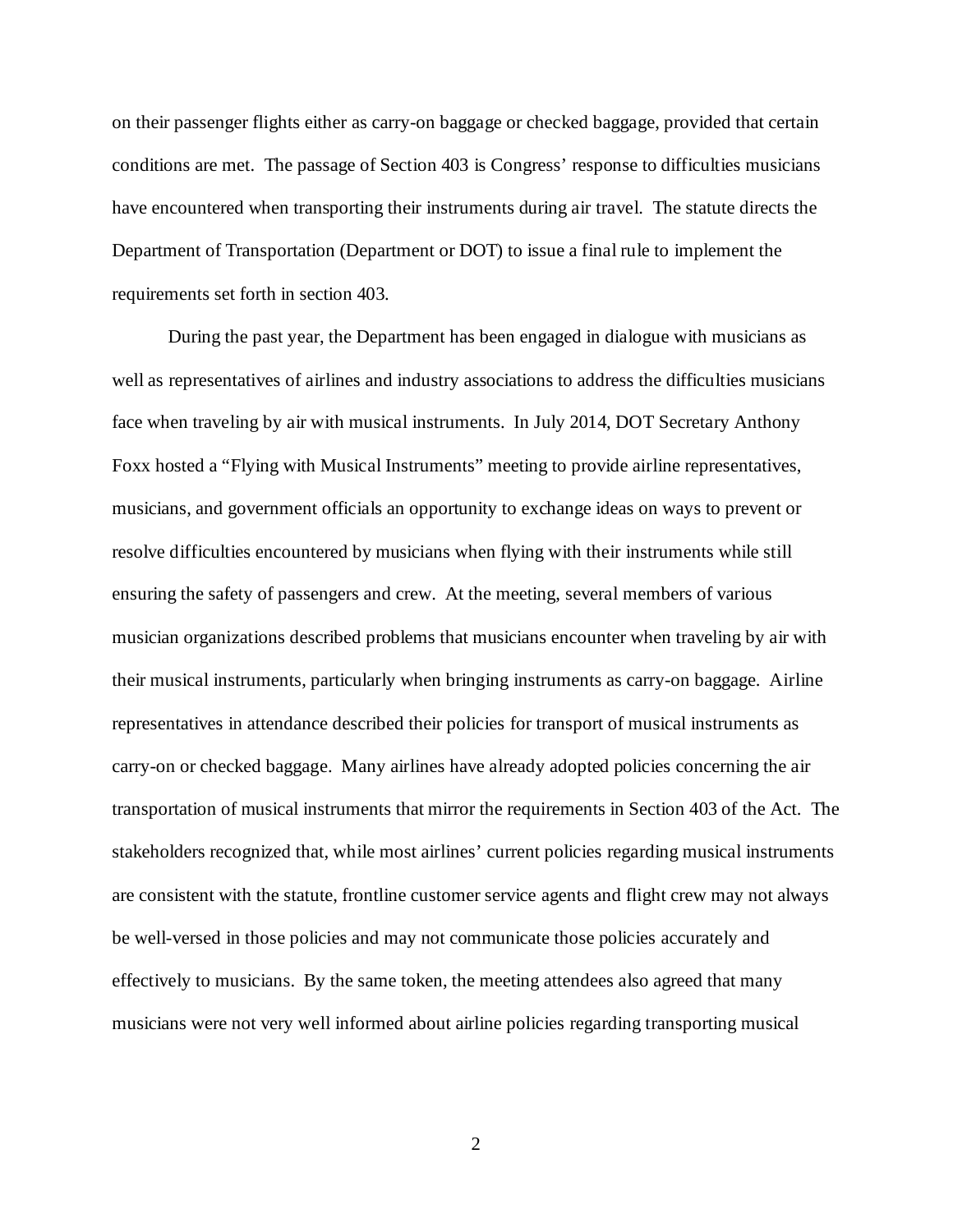instruments or about the measures they can take to better prepare themselves to ensure that the transport goes smoothly.

Since then, the stakeholders have voluntarily taken certain steps to better understand the extent of the problem and prevent or minimize confusion over musical instruments as carry-on baggage. The American Federation of Musicians (AFM) has shared with the airline industry a survey it conducted among its members that identified problematic areas when traveling by air with instruments. Airlines for America (A4A), the trade organization for major U.S. airlines, established a page on its website that provides a summary of member airlines' baggage policy regarding musical instruments and links to each individual carrier's webpage for that information. The Department has created a webpage providing useful tips and information for consumers on how to prepare for air travel with musical instruments. The Department also convened a follow-up meeting in September 2014, and may conduct additional such meetings to further explore problems facing musicians when traveling by air that are not specifically addressed by the statute. This cooperation between musician organizations and airline representatives as a parallel approach to the Department's rulemaking may achieve the optimal result of ensuring the safe transport of musical instruments by air and increasing efficiency and customer satisfaction.

# **Provisions of the Final Rule**

#### *Covered Entities and Flights*

Section 403 of the Act covers "[a]n air carrier providing air transportation." According to the definition in 49 U.S.C. §40102(a)(2), "air carrier" means a citizen of the United States undertaking by any means, directly or indirectly, to provide air transportation. 49 U.S.C. §40102(a)(5) provides that "air transportation" includes foreign air transportation or interstate air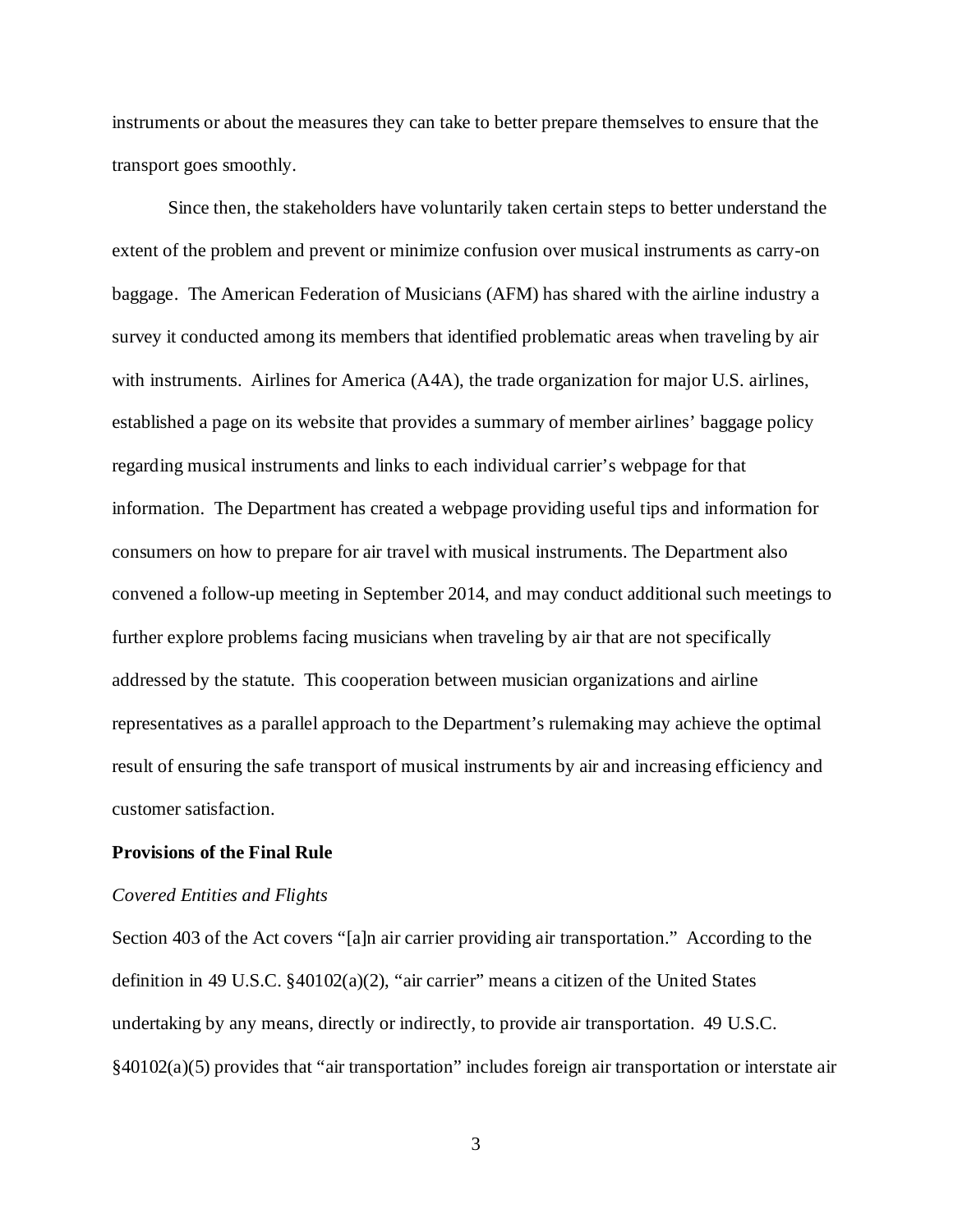transportation. Those terms in turn are defined in 49 U.S.C. §40102(a) to mean the transportation of passengers or property by aircraft as a common carrier for compensation. Thus, this final rule implementing Section 403 covers all U.S. certificated and commuter carriers, as well as air taxis operating under exemption authority, that provide air transportation to the public directly, regardless of the size of the aircraft they operate, and all indirect carriers such as public charter operators. It covers the scheduled and charter flights operated by these carriers in domestic or international air transportation. This final rule covers public charter operators only to the extent the public charter operator at issue handles checked and carry-on baggage acceptance for the flight. In this situation, if the carriage of a musical instrument is consistent with the Federal Aviation Administration (FAA)–approved carry-on baggage or checked baggage program of the direct air carrier operating a public charter flight and there is room for the instrument at the time the passenger in question attempts to board, the public charter operator must accept the instrument as carry-on or checked baggage as appropriate.

## *Transport of Small Instruments as Carry-on Baggage*

This rule requires that carriers must allow a passenger to carry into the cabin and stow a small musical instrument, such a violin or a guitar, in a suitable baggage compartment, such as the overhead bin or under the seats in accordance with FAA safety regulations. The FAA regulations require each carrier holding a Part 121 or Part 135 operating certificate to ensure that carry-on baggage is carried on board in accordance with an FAA-approved carry-on baggage program. See 14 CFR 121.285, 121.589, and 135.87. Further, in Advisory Circular (AC) 121- 29B, FAA provides 11 categories of information that a carrier's carry-on baggage program must address, including a description of procedures a carrier will follow for stowage of "unusual or fragile items" (See AC 121-29B Section 4(e)(3)). Although not specifically referring to musical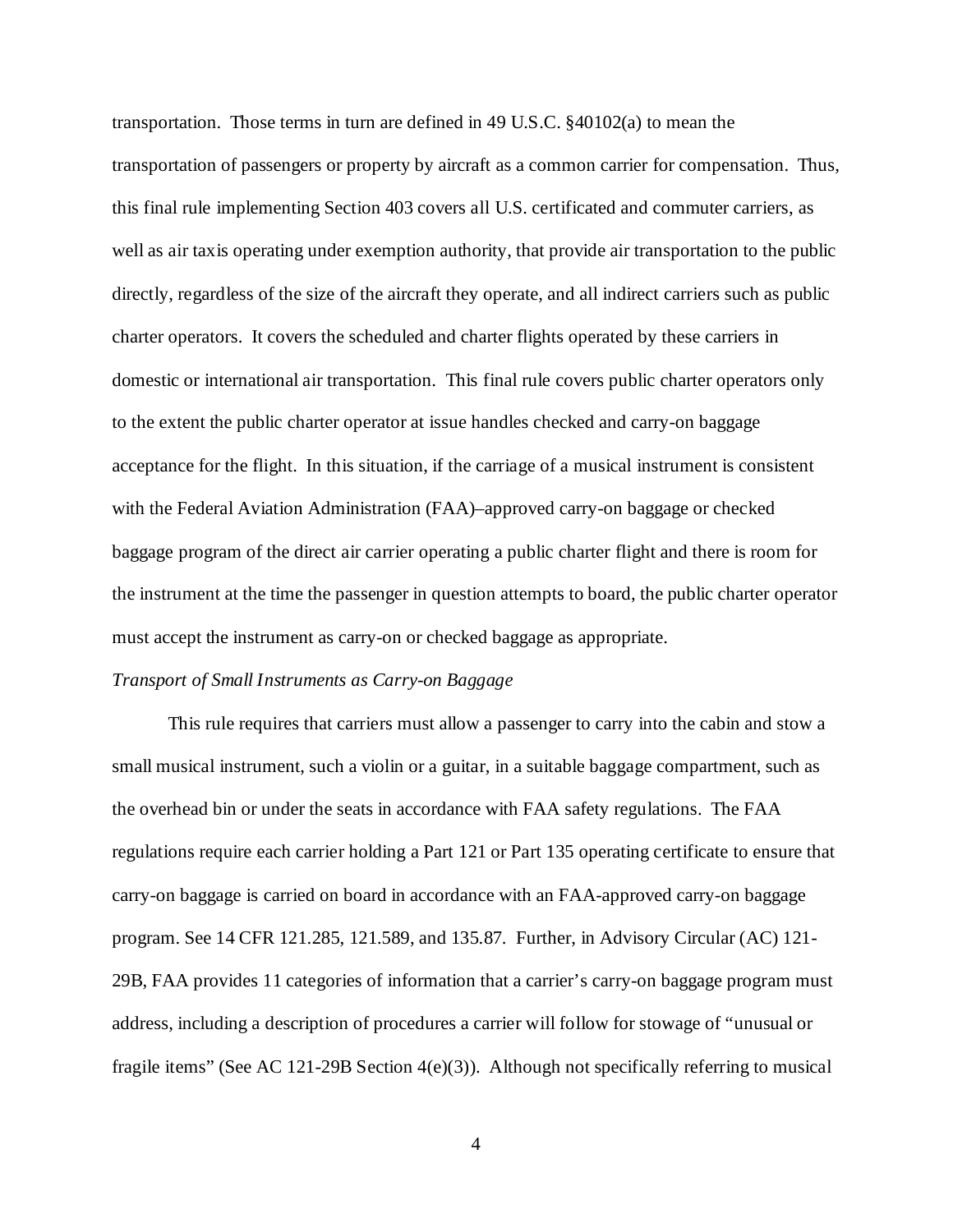instruments, we believe this section is applicable to the transport of musical instruments as they tend to fall into the category of "unusual or fragile items" due to their size, shape, and nature. Section  $4(e)(3)$  provides that if the crew cannot check or stow an unusual or fragile item in a manner that ensures the safety of the aircraft and its occupants, the passenger will have to ship that item by some other means. In complying with this final rule and accepting a passenger's musical instrument as carry-on baggage for stowage in an approved compartment or other specifically approved area in the cabin (e.g., the overhead bin or under seats), we expect carriers to continue to follow their FAA-approved carry-on baggage programs to ensure the safety of the flight and the passengers and crew onboard. In addition, carriers should adequately inform passengers and the public about the limitations and restrictions imposed by these programs.

Section 403 of the Act and this final rule provide that carriers are required to allow passengers to stow their musical instruments in an approved stowage area in the cabin only if at the time the passenger boards the aircraft such stowage space is available. With the exception of certain disability assistance devices, overhead bins or under seat stowage space is available to all passengers and crew members for their carry-on baggage on a "first come, first served" basis. Accordingly, carriers are not required to remove other passengers' or crew members' carry-on baggage that is already stowed in order to make space for a musical instrument. However, this also means carriers are not allowed to require a passenger to remove his or her musical instrument that is already safely stowed (e.g., in the overhead bin) to make room for carry-on baggage of other passengers who boarded the aircraft later than the passenger with the musical instrument. This is true even if the space taken by the musical instrument could accommodate one or more other carry-on items. Because the rule does not require that musical instruments be given priority over other carry-on baggage, we encourage passengers traveling with musical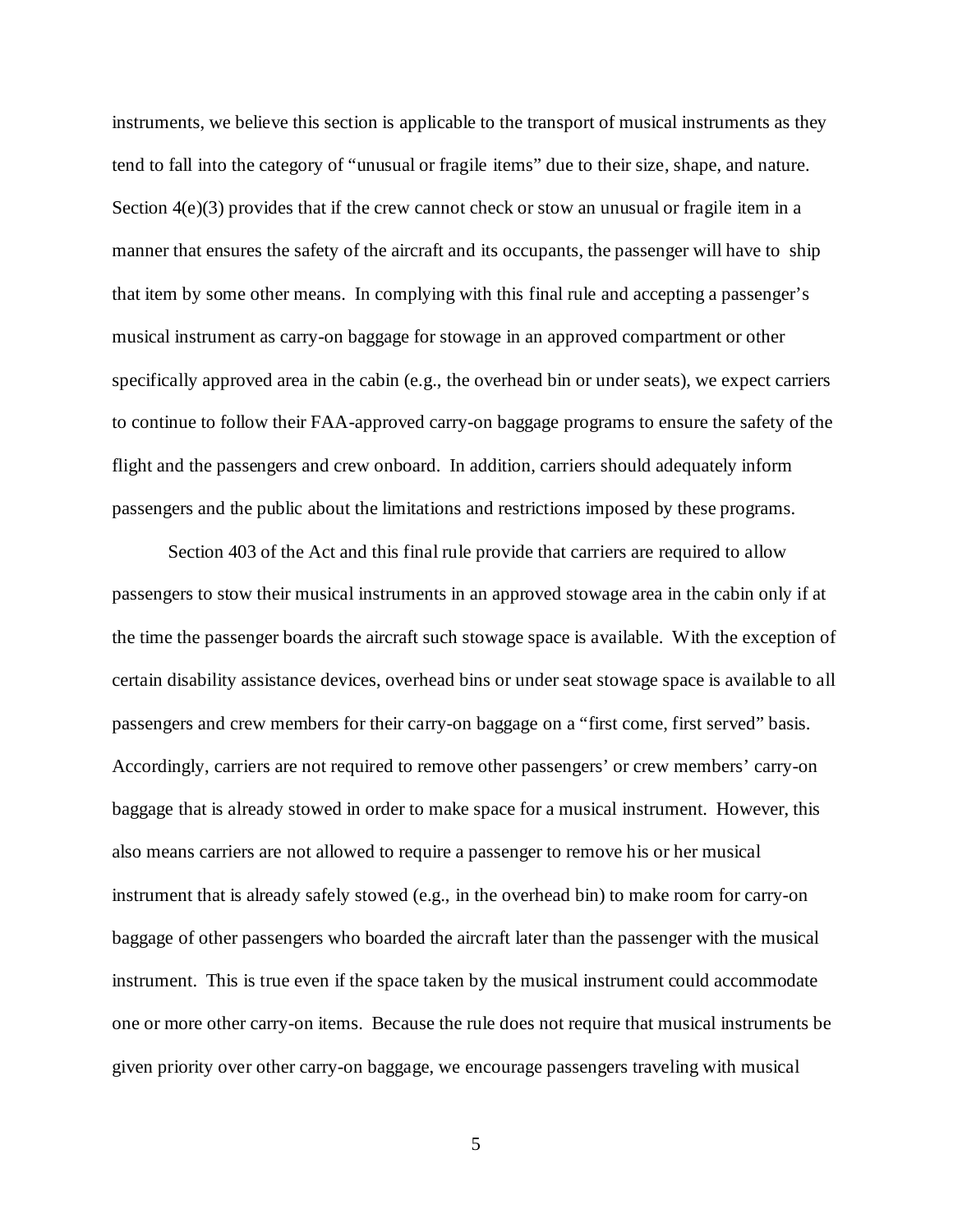instruments to take steps to board before as many other passengers as possible to ensure that space will be available for them to safely stow their instruments in the cabin. This includes utilizing pre-boarding opportunities that some carriers offer (usually for a fee).

This rule also states that carriers are prohibited from charging passengers with a musical instrument as carry-on baggage an additional fee other than any standard fee carriers impose for carry-on baggage. By including such a requirement in the statute, Congress clearly meant to require carriers to treat musical instruments in the cabin as no different from other carry-on baggage. For example, many carriers' FAA-approved carry-on baggage programs permit one piece of carry-on baggage plus one personal item such as a purse or a briefcase. If the passenger with the musical instrument already has these two standard items and the musical instrument is the third carry-on item, that carrier may not permit the passenger to board the aircraft with a third carry-on item. As per Federal Aviation Regulations, no air carrier may allow a passenger to board the aircraft with more carry-on items than allowed in that carrier's FAA-approved carry-on baggage program. Any fees imposed by a carrier for any piece of carry-on baggage is also applicable to a musical instrument carried onboard. This would include a situation where a carrier's FAA-approved carry-on baggage program allows each passenger two pieces of carry-on baggage but the airline charges a fee for a second piece. If a passenger with a musical instrument already has one piece of (free) carry-on baggage, the airline is permitted to charge its standard fee for a second piece of carry-on baggage even if the second piece is a musical instrument.

# *Transporting Large Instruments as Carry-on Baggage*

For some musical instruments that are too large to fit in the cabin stowage areas described in the carrier's FAA-approved carry-on baggage program (e.g., an overhead bin or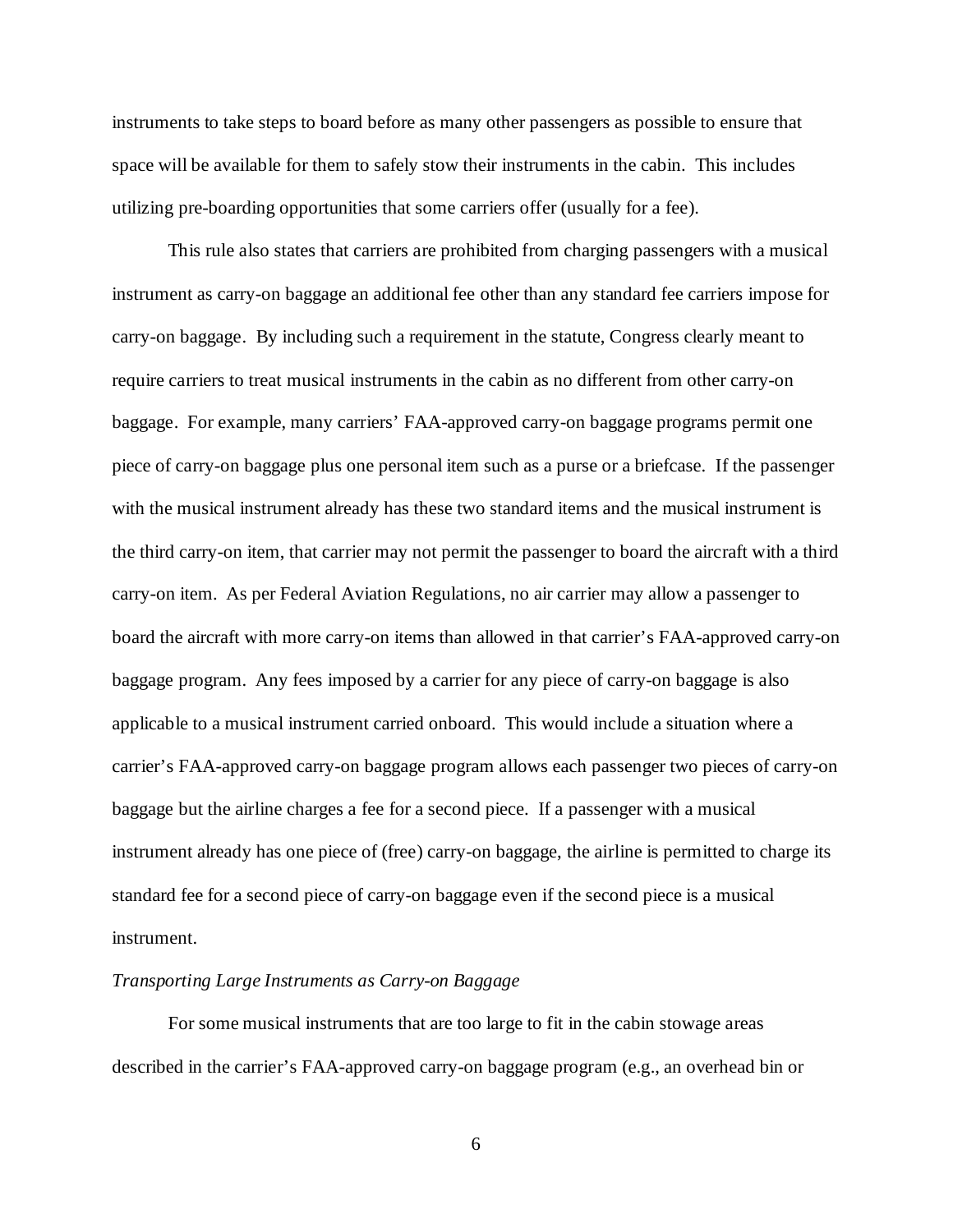under a seat), it is sometimes possible to secure them to a seat as "seat baggage" or "cargo in passenger cabin" as regulated by 14 CFR 121.285. As FAA Advisory Circular 121-29B: Carry-On Baggage (AC121-29B) and relevant FAA safety regulations do not mandate that a carrier must allow in their carry-on baggage programs the stowage of a large carry-on item on a passenger seat, we do not require in this final rule that those carriers whose programs do not provide such stowage amend their programs to allow it.

We do, however, encourage these carriers to consider modifying their programs to allow the stowage of large musical instruments at passenger seats, provided that all safety requirements are met. Some of the safety requirements have already been incorporated in Section 403 and this final rule, such as the requirement that the instrument must be contained in a case or covered as to avoid injury to other passengers, and the requirement that the instrument including the case or covering cannot exceed 165 pounds or the applicable weight restriction for the aircraft. Other safety requirements contained in FAA regulations that carriers must follow when transporting a musical instrument at a seat include that the item is restrained to the inertia forces in 14 CFR 25.561; it is properly secured by a safety belt or other tie down having enough strength to eliminate the possibility of shifting under all normally anticipated flight and ground conditions; it does not impose any load on seats or the floor structure that exceeds the load limitation for those components; its location does not restrict access to or use of any required emergency or regular exit, or of the aisle in the passenger compartment; and its location does not obscure any passenger's view of the "seat belt" sign, "no smoking" sign, or required exit sign, unless an auxiliary sign or other approved means for proper notification of the passenger is provided. See 14 CFR 121.285(c) and 14 CFR 135.87 (c). Also, when assigning a seat that will be used to transport a musical instrument as cargo in the passenger cabin, carriers must not assign a seat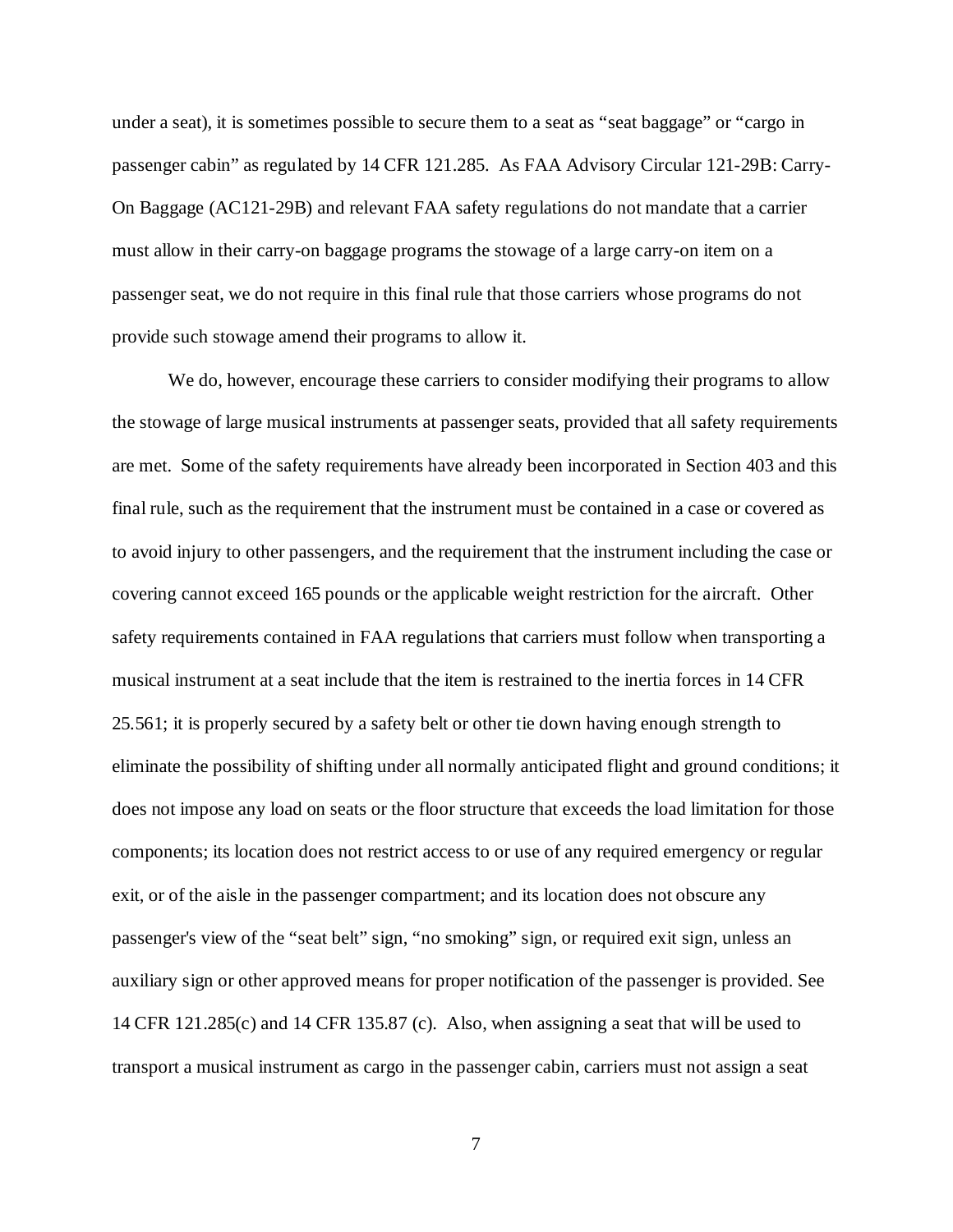where the instrument may obscure other passengers' view of safety signs that are required to remain visible. In the event a passenger purchases a seat for his or her musical instrument and it is later discovered that the location of the assigned seat is such that the musical instrument may obscure other passengers' view of the "seat belt" sign, "no smoking" sign, or required exit signs, carriers should work with the passenger to determine if any other available seat in that class of service can safely accommodate the musical instrument.

Because carriers must comply with a number of safety requirements, we encourage passengers purchasing a seat for a large musical instrument to provide advance notice to the carrier that the seat is being purchased to transport an instrument and to follow that carrier's policies regarding the transportation of the musical instrument in the cabin. Carriers whose carry-on baggage programs allow such stowage should ensure that their reservation agents and airport agents are trained to provide appropriate seat assignments to the passenger and the instrument to ensure compliance with safety requirements, and that their crews are trained and have the appropriate restraining device for securing the instrument to the seat.

With respect to the cost to a passenger to transport a musical instrument on a passenger seat, assuming all of the safety requirements are met, carriers cannot charge the passenger more than the price of a ticket for the additional seat — for example, by adding on a fee specifically for transporting a musical instrument. However, this does not preclude carriers from charging standard ancillary service fees. For example, to the extent carriers charge a fee for an advance seat assignment, and the passenger requests advance seat assignments for him or herself and for the instrument, the carrier may charge the advance seat assignment fee for each seat assignment. *Transporting Large Instruments as Checked Baggage*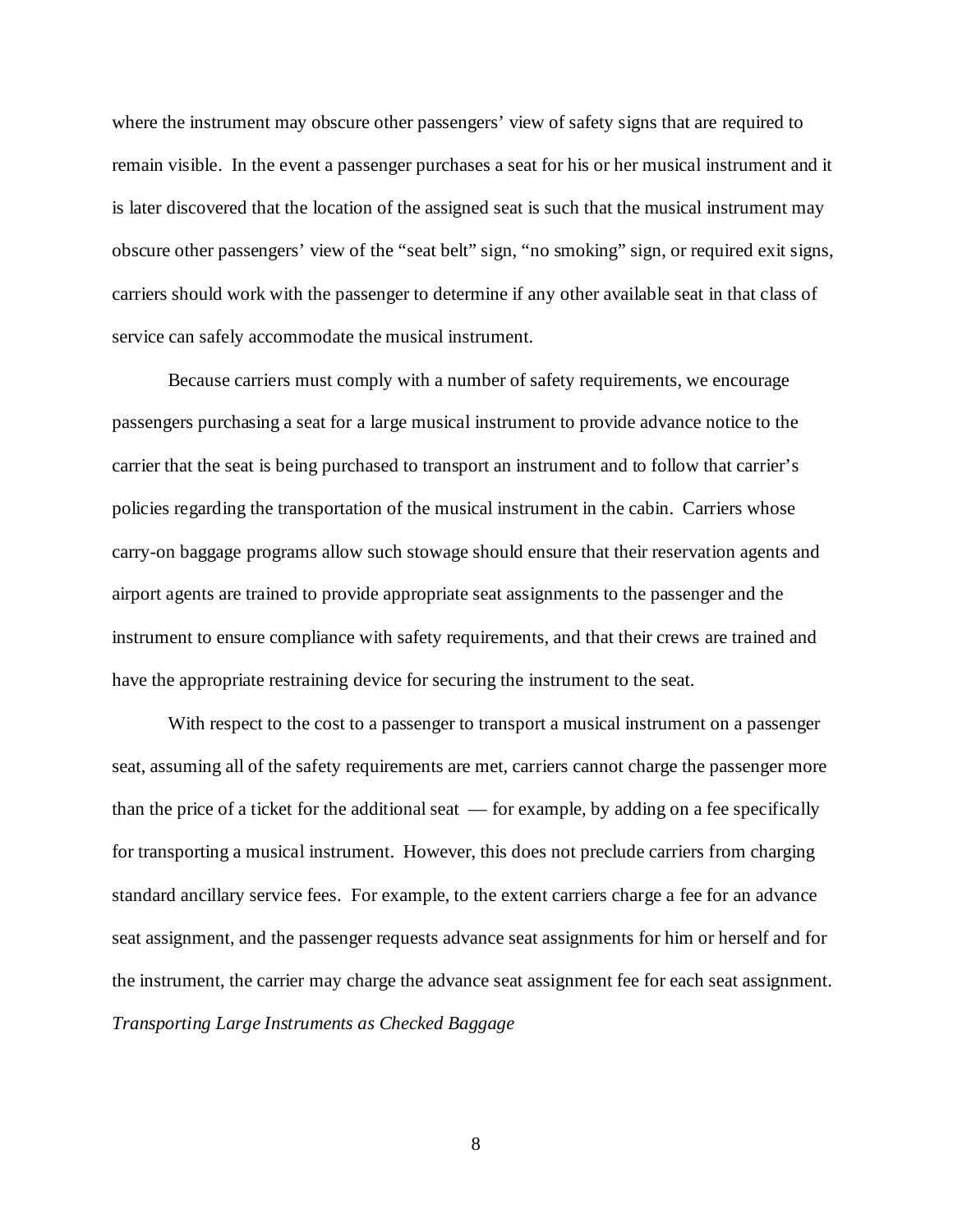As mandated by the Act, this rule requires carriers to accept musical instruments in the cargo compartment as checked baggage if those instruments comply with the size and weight limitations provided in Section 403 and FAA's safety regulations. As Section 403 is silent on the charges carriers may impose on transporting musical instruments in the cargo compartment, and we recognize that carriers' cost in transporting baggage and cargo is directly related to its size and weight, consistent with the clear intent of the Act, we conclude that carriers may impose the same checked-baggage charges that apply to other checked baggage of that size and weight. If a musical instrument exceeds the size or weight limits in the carrier's free baggage allowance but does not exceed the size or weight limits of Section 403, the carrier may assess the same over-size and over-weight charges that are applicable to other checked baggage that is over-size or over-weight.

## **Good Cause for Issuing Rule without Prior Notice and Comment**

Section 553 of the Administrative Procedure Act (5 U.S.C. 553) provides that when an agency, for good cause, finds that notice and public procedure are impractical, unnecessary, or contrary to the public interest, the agency may issue a final rule without providing notice and an opportunity for public comment (5 U.S.C. 553(b)(B)). The Department has determined that there is good cause to issue this final rule without notice and an opportunity for public comment because such notice and comment would be unnecessary. This rule implements Section 403 of the FAA Modernization and Reform Act by incorporating the statutory language virtually verbatim and without interpretation. Since the Department is exercising no discretion in issuing this rule, public comment is unnecessary.

# **REGULATORY ANALYSES AND NOTICES**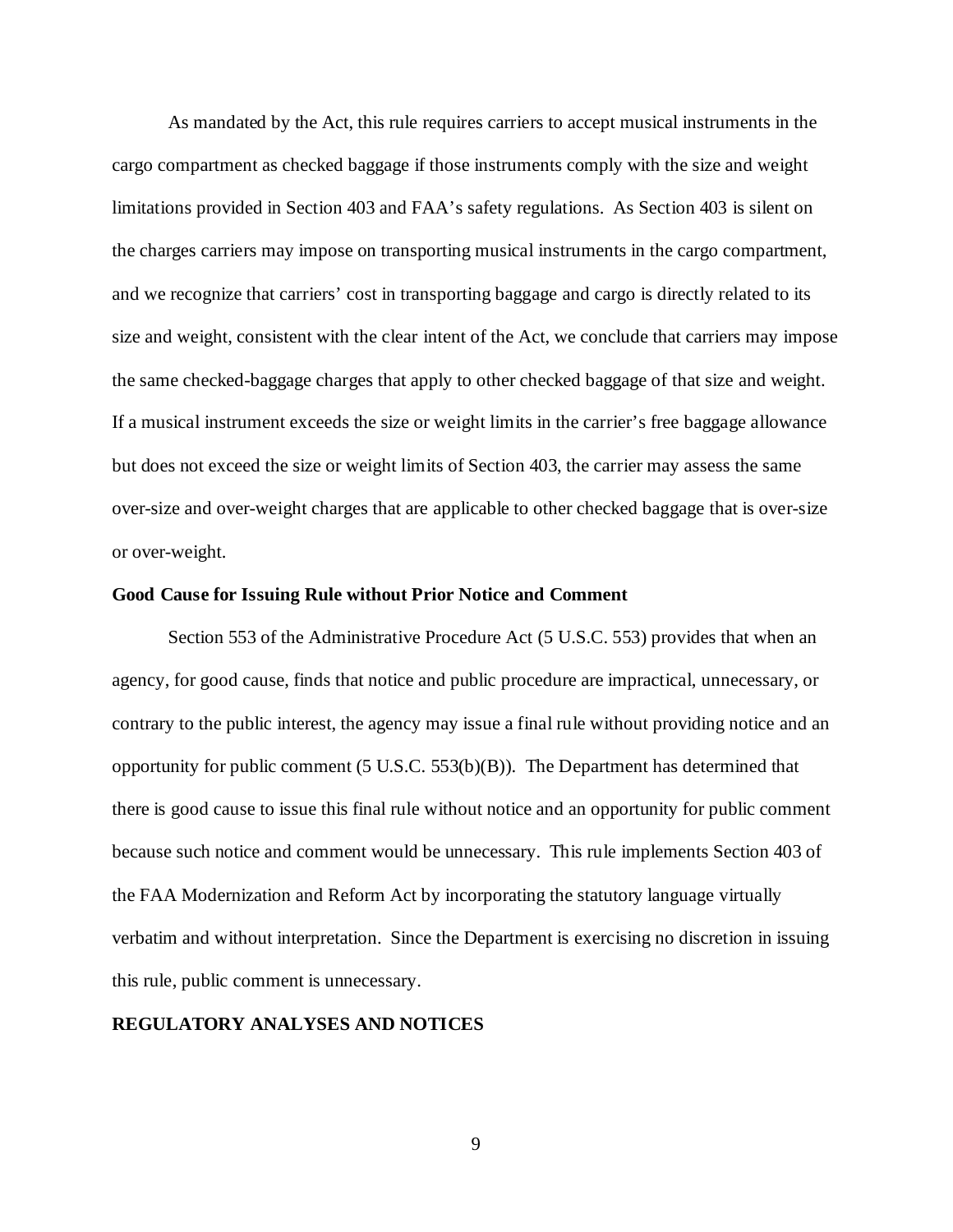*A. Executive Order 12866 (Regulatory Planning and Review) and DOT Regulatory Policies and Procedures*

The Department has determined that this action is not a significant regulatory action within the meaning of Executive Order 12866, and within the meaning of the Department of Transportation's regulatory policies and procedures. The Department is issuing a final rule to implement section 403 of the FAA Modernization and Reform Act of 2012 (Pub. L. 112-95, 49 U.S.C. §41724) regarding the carriage of musical instruments as carry-on baggage or checked baggage on commercial passenger flights operated by air carriers. In this section, we present information on current carrier policies about transporting musical instruments, provide data on various categories of beneficiaries from the rule, and estimate the costs to U.S. carriers to modify or develop instrument policies that comply with rule requirements.

# *Current Carrier Policies*

Currently, most large U.S. carriers post specific policies on musical instrument carriage on their Web sites. We reviewed these policies and found that the specific size (length plus width plus height) and weight limitations for instruments carried as checked baggage vary substantially among carriers with published policies. Some carriers have maximum case size limits—typically combined dimensions of 115", although one carrier allows cases with maximum dimensions of 126". The threshold size for oversized baggage charges varies from 62" to 90", depending on the carrier. Maximum weight limits for checked baggage also vary from 70 to 100 pounds among large U.S. carriers with stated weight limits. However, there are several carriers that post policies without specified limits on case size or weight.

Case dimensions and instrument plus case weights were compiled from Amazon.com and other Web sites to assess the extent to which current policies would potentially bar musicians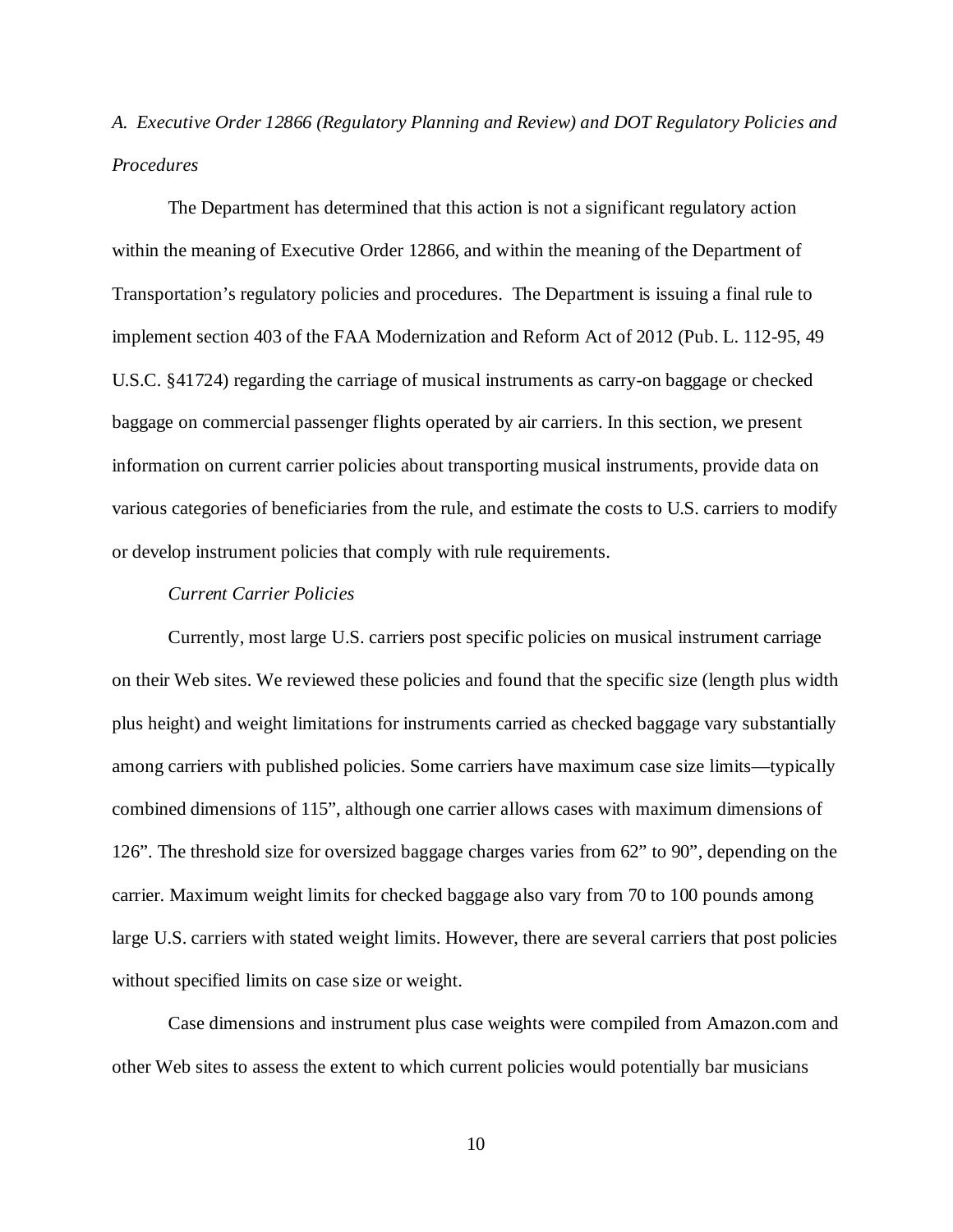from traveling with certain types of instruments. Hard cases for tubas exceed the 90" combined dimensions, a threshold at which some carriers charge for oversize baggage, but they are typically under the 115" size that some carriers have established as the current maximum allowable size for checked baggage. Cases for (stringed) double basses are larger than the 115" size limit, and these instruments may also be sufficiently large to preclude them from being flown as carry-on baggage in a separately purchased seat. It therefore appears that nearly all large U.S. carriers would need to modify their current instrument transport policies to take into account the Act's and rule's requirements.

While individual musicians and smaller groups are likely to travel most frequently on scheduled flights, larger ensembles and orchestras may find it more efficient to travel together on chartered flights. None of the largest U.S. charter carriers post specific policies about musical instruments or, for the most part, general baggage policies, on their Web sites.

# *Benefits*

Beneficiaries of the rule would include professional and amateur musicians who travel with instruments, particularly large instruments that may be subject to more restrictive transportation limits under current carrier policies. Increased ability of these musicians to travel with their instruments could also potentially benefit owners and employees of establishments hosting musical events and people who attend events at which these musicians would be more likely to be able to play.

Estimates of the numbers of professional musicians employed by others are available from the May 2013 BLS Occupational Employment Survey (OES), the 2012 Economic Census, and the 2011 Statistics of U.S. Business (SUSB). The May 2013 OES data indicate that there were 39,260 professional musicians and singers with mean hourly wage of \$32.10. Wage data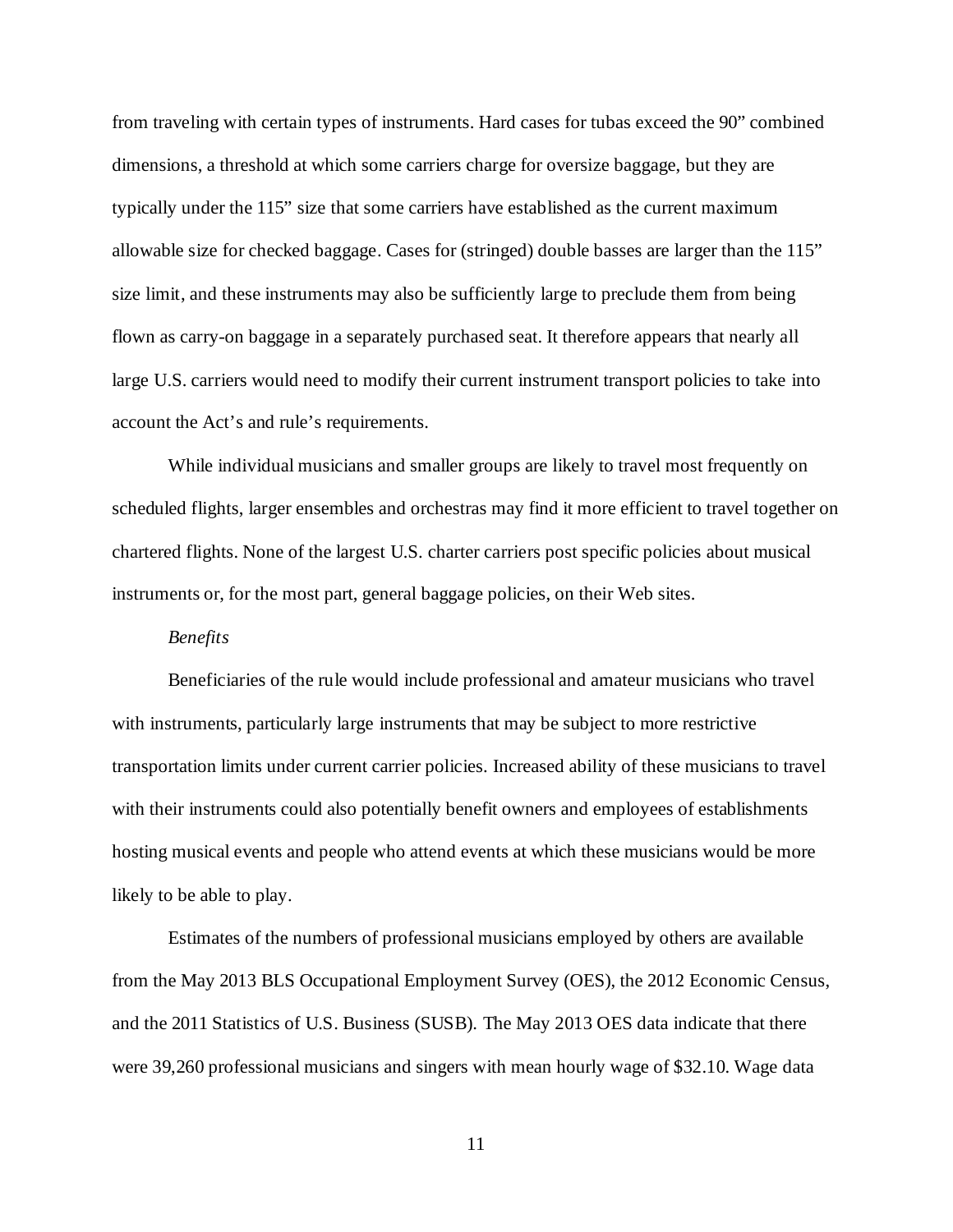from the OES and payroll data from the OES Census and SUSB are consistent with a daily wage of between \$211 and \$257, assuming that the average musician performs approximately 180 days annually. Aggregate earnings for professional musicians employed by others are estimated at about \$1.5 billion annually. It would be reasonable to assume that professional musicians travel by air at the same rate as the general flying public—an average of 1-2 round trips per year—but there are no data on the distribution of instruments that musicians currently transport or would like to be able to transport on these trips.<sup>[1](#page-11-0)</sup>

A broader measure of the number of professional musicians is available from the Current Population Survey (CPS), which includes self-employed and part-time workers in its estimate of "musicians, singers, and related workers." Assuming that the share of related workers (music composers and directors) is the same as in the OES data, there were approximately 127,000 employed musicians in 2013.

The monetary value of the benefit that a professional musician would receive from consistent carrier policies that comply with the rule could not be estimated. This value depends on at least three factors that could not be quantified:

- 1. The distribution of instrument played by professional musicians.
- 2. The extent to which musicians currently encounter difficulties in carrying or checking instruments on the carriers and routes he or she wishes to travel on.

<span id="page-11-0"></span> $1$  It is likely that musicians with relatively compact instruments—e.g., violins, woodwinds encounter fewer difficulties in transporting instruments by air than do those who play larger instruments, particularly acoustic guitars, cellos, string basses, and tubas. We have assumed for this analysis that the rule requirements would not be sufficient to facilitate air transportation of especially large or heavy instruments such as harps, vibraphones, and tympani.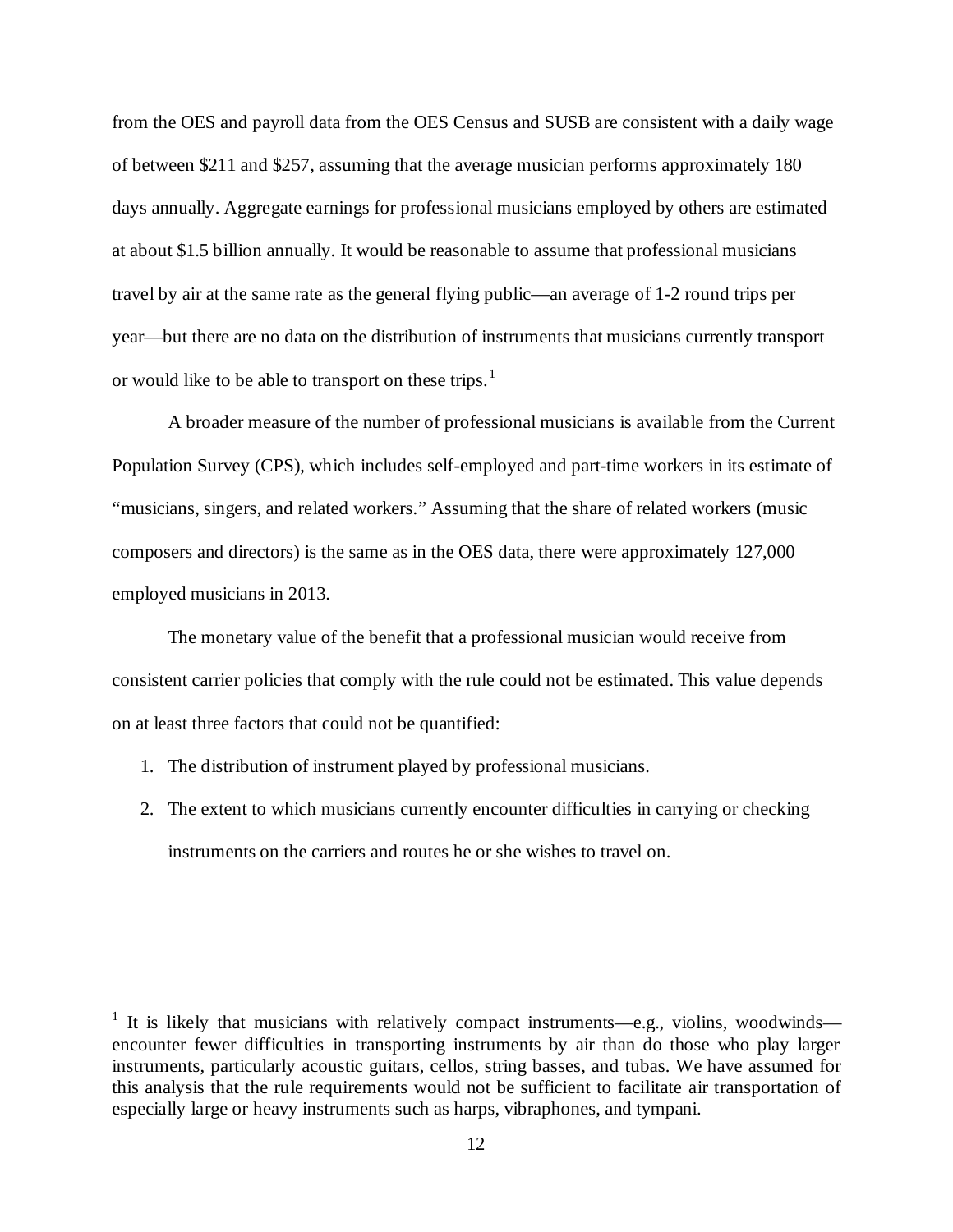3. The extent to which any loss of income from not being able to perform at events that require air travel could be mitigated by additional performances at destinations or facilities for which instrument transportation is not a problem.

Amateur musicians would also benefit from the proposed rule. This group includes a large number of school age children and their music teachers. School age children who play instruments could reasonably be expected to travel with them if possible—both to perform at out-of-town events and on trips to visit family members. The National Center for Education Statistics Schools and Staffing Survey (SASS) estimates that there were nearly 117,000 public school teachers whose primary assignment was music instruction during the 2011-2012 school year. The number of children who play musical instruments was estimated by assuming that half of these teachers are instrumental music teachers and that each of them teaches an average of 100 students each week. Under these assumptions, there are approximately 5.8 million school age children who play musical instruments.<sup>[2](#page-12-0)</sup> However, it is not possible to monetize the value of the additional practice and performance time that school age musicians may be able to have if their ability to transport instruments by air is enhanced under the rule requirements.

# *Costs*

The rule would require most covered carriers with specific policies about transportation of musical instruments to modify these policies to comply with the rule requirements; update written, electronic, and phone guidance provided to customers; and ensure that gate agents, flight crews, and baggage handlers are aware of these requirements. Covered carriers that do not currently have policies for the transportation of musical instruments would have to develop

<span id="page-12-0"></span><sup>&</sup>lt;sup>2</sup> This estimate does not include private school students and children who receive private group or individual lessons but do not have instrumental music classes in public schools. It also does not take into account the proportion of students who play piano and other instruments that carriers would not be responsible for transporting under the rule.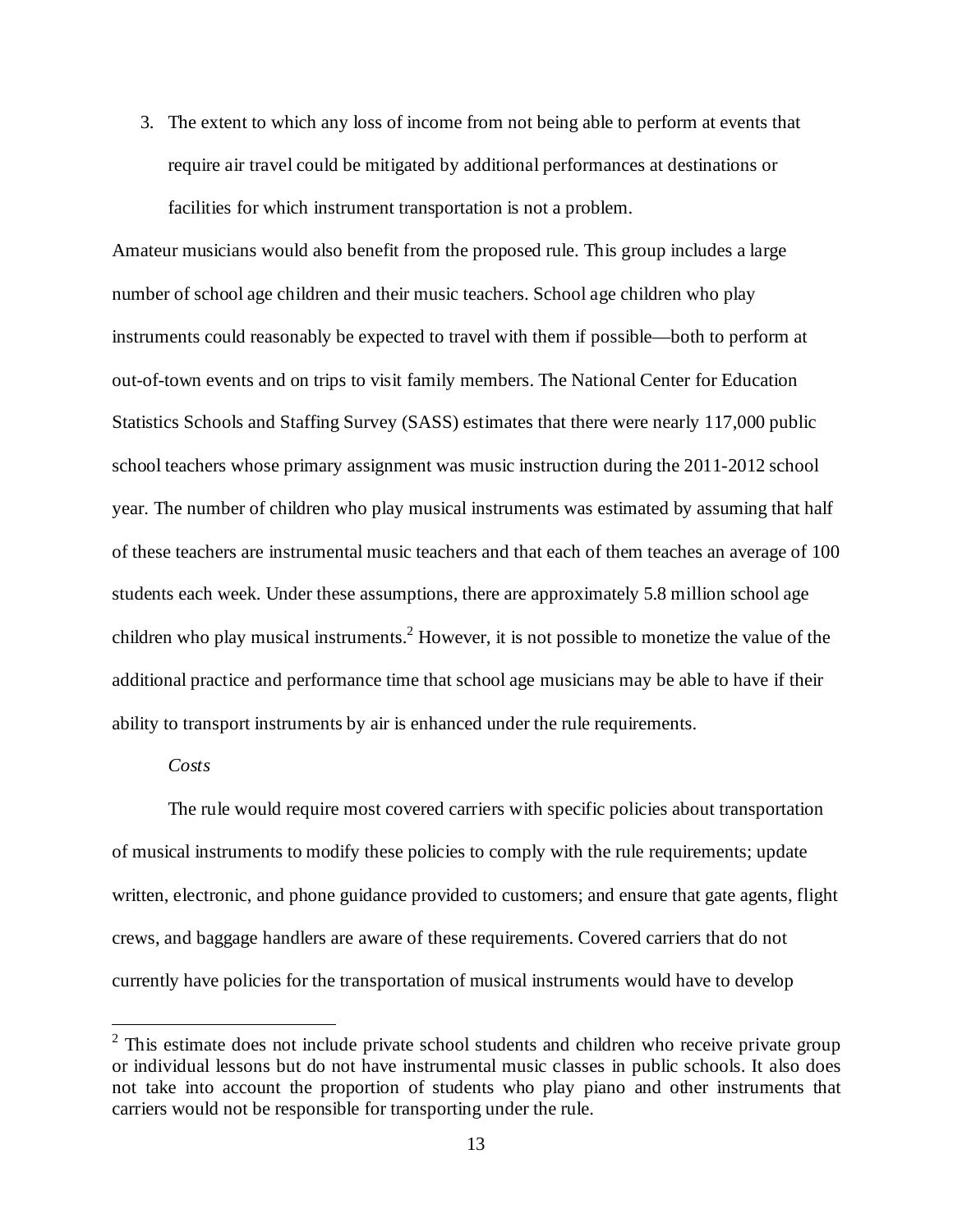policies that comply with the rule requirements; prepare materials on these policies in written and electronic form; and train employees about these requirements.

Carriers routinely update their baggage fees and policies, as well as other aspects of their customer service plans. Costs for developing or revising customer service plans (CSPs) were estimated for a 2011 rule ("Enhancing Airline Passenger Protections II"). The accompanying regulatory evaluation estimated that it would cost large carriers with existing service plans an average of \$35,000 to develop compliant CSPs. Per-firm costs for smaller carriers—many of which did not have formal CSPs at the time the rule was promulgated—were estimated at about \$4,000 per firm. Based on tabulations from the BTS T-100 data for 2013 and our review of carrier Web site information, there are 12 large carriers that currently have specific musical instrument carriage plans and 86 other U.S. carriers that have less specific or no specific policies about transporting musical instruments. Using the per-carrier cost estimates from the previous regulatory evaluation, modifying or developing musical instrument carriage policies is expected to cost about \$732,000.

Counter agents, gate agents, and baggage acceptance personnel will need to be informed of the new requirements, and periodic reminders or audits may need to be conducted to ensure compliance with compliant musical instrument transportation policies. Because only larger carriers are required to file employment information with the BTS on form P-10, data on industry employment was obtained from the 2013 BLS OES. Four categories of employees appear to be most likely to require training on compliant musical instrument transportation policies:

- Baggage and gate operations managers
- Counter and gate agents
- First-line supervisors of these agents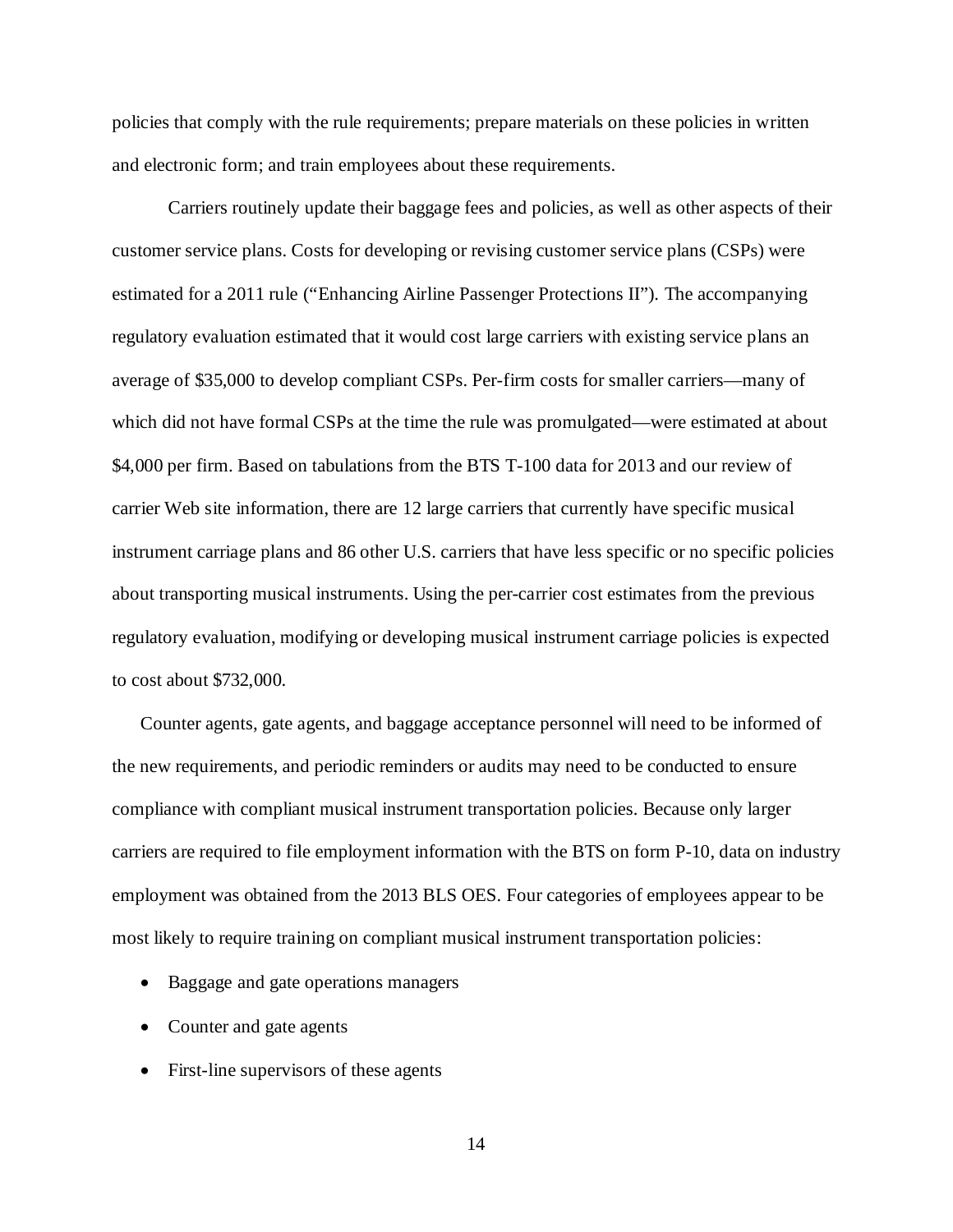• Baggage acceptance clerks and handlers

However, each of these groups of employees is included within a more general occupational category of employees, most of whom would not require specific training or communication about modified or newly developed musical instrument policies. Based on experience from previous regulatory evaluations, Econometrica developed estimates of the share of each of the four relevant categories of employees from the OES data who would need training. Each of these employees was assumed to require an average of 1 hour of training annually to ensure that they understand and comply with the rule requirements. Training time was valued at the average annual wage rates for each of these four labor categories.<sup>[3](#page-14-0)</sup>

Based on the calculations shown in the table below, we estimate that the annual cost of this training for 98 affected U.S. carriers would be \$474,000.

|                               |                  | <b>Percent with</b><br><b>Passenger</b> |                  |               |                 |
|-------------------------------|------------------|-----------------------------------------|------------------|---------------|-----------------|
|                               |                  | <b>Baggage</b>                          | <b>Employees</b> |               | Annual          |
| <b>BLS</b> Occupational       | <b>Total</b>     | <b>Handling</b>                         | <b>Requiring</b> | <b>Hourly</b> | <b>Training</b> |
| Category                      | <b>Employees</b> | <b>Responsibilities</b>                 | Training*        | <b>Wage</b>   | $Cost**$        |
| General and Operations        |                  |                                         |                  |               |                 |
| Managers                      | 11,110           | 10%                                     | 1,111            | \$55.34       | \$61,483        |
| <b>Reservation Agents and</b> |                  |                                         |                  |               |                 |
| <b>Ticket Clerks</b>          | 88,390           | 20%                                     | 17,678           | \$17.77       | \$314,138       |
| <b>First-Line Supervisors</b> | 9,820            | 10%                                     | 982              | \$26.58       | \$26,102        |
| <b>Laborers and Material</b>  |                  |                                         |                  |               |                 |
| <b>Movers</b>                 | 22,880           | 20%                                     | 4,576            | \$15.80       | \$72,301        |
| <b>Total</b>                  | 132,200          |                                         | 24,347           |               | \$474,023       |

**Table: Estimated Annual Training Cost for U.S. Carriers**

\*Econometrica, Inc.

estimates.

\*\*Assumes one hour of training per employee required annually.

# *B. Regulatory Flexibility Act*

<span id="page-14-0"></span><sup>&</sup>lt;sup>3</sup> Flight attendants may also need to receive some communication and training about the modified or newly developed policies. However, the 2013 OES data do not report the number of flight attendants or their average hourly wage rates.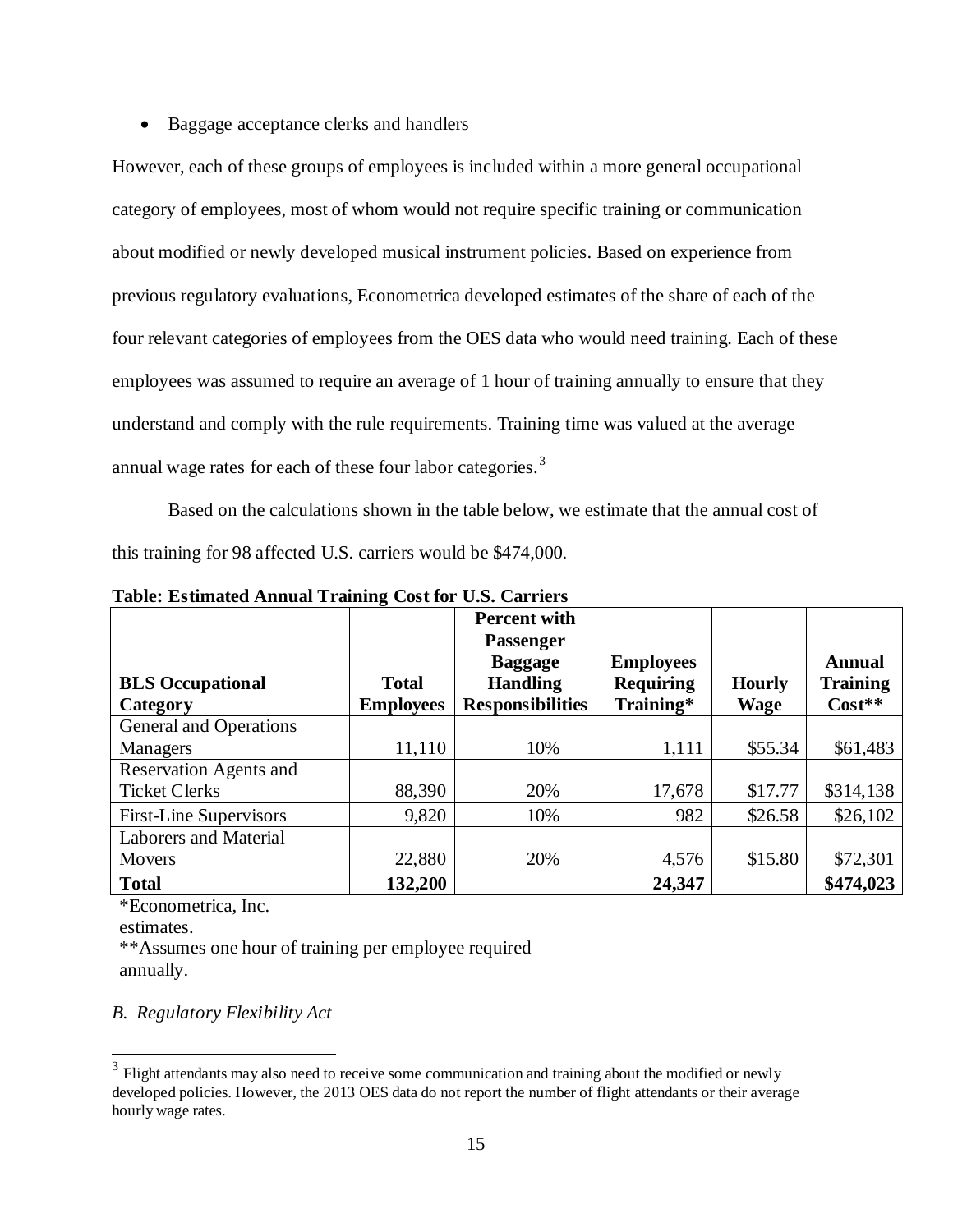The Regulatory Flexibility Act (5 U.S.C. §601 et seq.) requires an agency to review regulations to assess their impact on small entities unless the agency determines that a rule is not expected to have a significant economic impact on a substantial number of small entities. However, when notice and comment rulemaking is not necessary, the provisions of the Regulatory Flexibility Act do not apply. Nevertheless, the Department has evaluated the effects of this action on small entities and has determined that the action will not have a significant economic impact on a substantial number of small entities. The regulatory requirements imposed by this final rule cover some small entities, but the requirements will not have a significant impact on them because the rule does not require any carrier to modify its FAAapproved carry-on baggage program if that program does not already provide for accepting musical instruments as "cargo in passenger compartment" and to be stowed in a passenger seat. Further, the additional requirements of the rule, such as transporting small musical instruments on the same terms as other carry-on bags, and transporting large musical instruments in seats or as checked baggage for the same fees that are charged to other passengers, do not impose significant costs on carriers. There may also be costs associated with training airline personnel to ensure that they understand these requirements and adhere to them but these costs are not significant. For these reasons, I hereby certify that this rule will not have a significant economic impact on a substantial number of small entities.

#### *C. Executive Order 13132 (Federalism)*

This final rule has been analyzed in accordance with the principles and criteria contained in Executive Order 13132 ("Federalism"). This final rule does not include any provision that: (1) has substantial direct effects on the States, the relationship between the national government and the States, or the distribution of power and responsibilities among the various levels of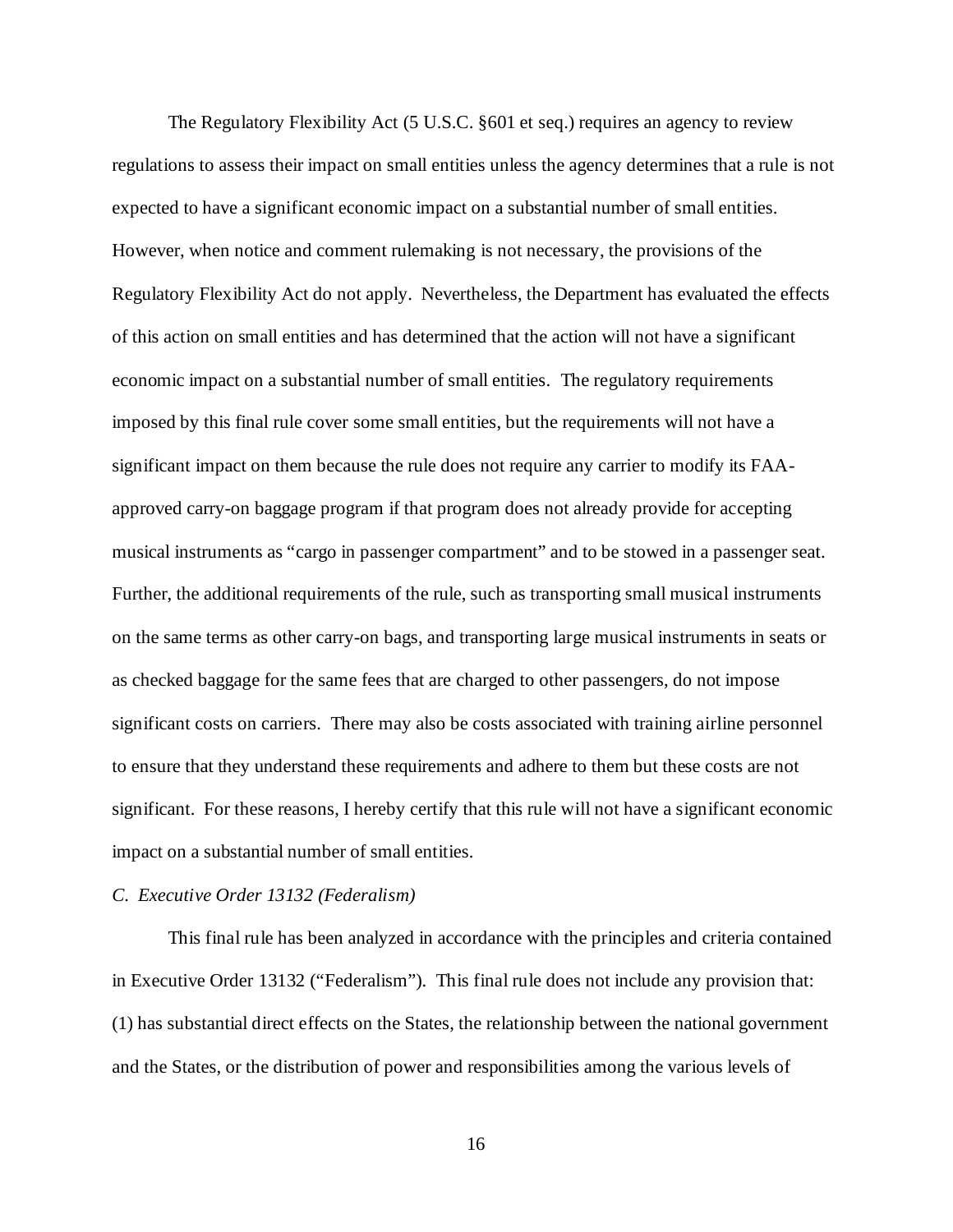government; (2) imposes substantial direct compliance costs on State and local governments; or (3) preempts State law. States are already preempted from regulating in this area by the Airline Deregulation Act, 49 U.S.C. 41713. Therefore, the consultation and funding requirements of Executive Order 13132 do not apply.

#### *D. Executive Order 13084*

This final rule has been analyzed in accordance with the principles and criteria contained in Executive Order 13084 ("Consultation and Coordination with Indian Tribal Governments"). Because this final rule does not significantly or uniquely affect the communities of the Indian Tribal governments or impose substantial direct compliance costs on them, the funding and consultation requirements of Executive Order 13084 do not apply.

# *E. National Environmental Policy Act*

The Department has analyzed the environmental impacts of this action pursuant to the National Environmental Policy Act of 1969 (NEPA) (42 U.S.C. 4321 et seq.) and has determined that it is categorically excluded pursuant to DOT Order 5610.1C, Procedures for Considering Environmental Impacts (44 FR 56420, Oct. 1, 1979). Categorical exclusions are actions identified in an agency's NEPA implementing procedures that do not normally have a significant impact on the environment and therefore do not require either an environmental assessment (EA) or environmental impact statement (EIS). *See* 40 CFR 1508.4. In analyzing the applicability of a categorical exclusion, the agency must also consider whether extraordinary circumstances are present that would warrant the preparation of an EA or EIS. *Id.* Paragraph 4.c.6.i of DOT Order 5610.1C covers "actions relating to consumer protection, including regulations." . The purpose of this rulemaking is to implement regulations regarding the carriage of musical instruments as carry-on baggage or checked baggage on commercial passenger flights operated by air carriers.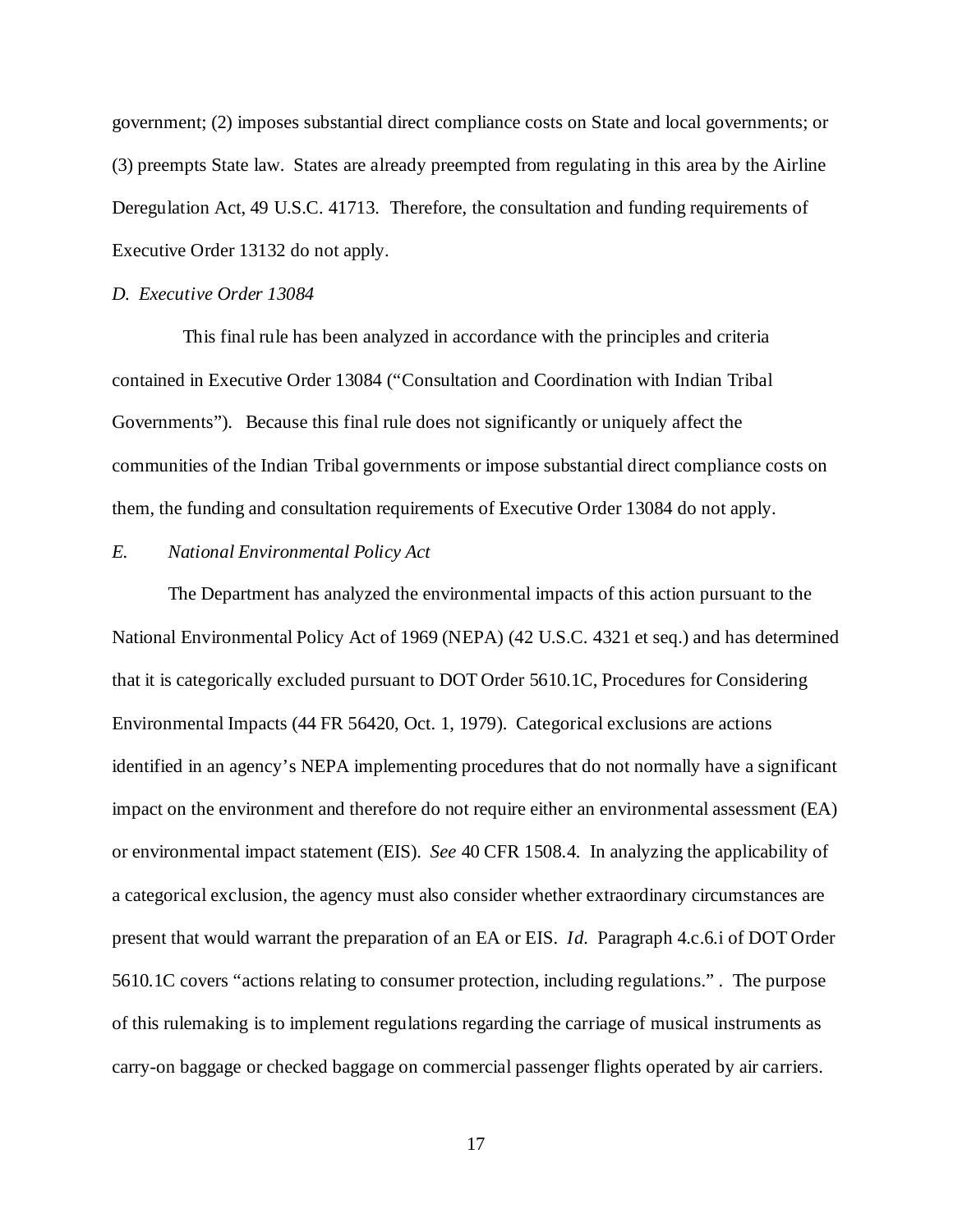The Department does not anticipate any environmental impacts, and there are no extraordinary circumstances present in connection with this rulemaking.

# *F. Paperwork Reduction Act*

This final rule does not contain any new information collection and therefore is not

subject to the Paperwork Reduction Act of 1995 (Pub. L. 104–13, 49 U.S.C. § 3501 et seq.).

# *G. Unfunded Mandates Reform Act*

The Department has determined that the requirements of Title II of the Unfunded Mandates Reform Act of 1995 do not apply to this notice.

# **ISSUED THIS 29th DAY OF DECEMBER 2014, IN WASHINGTON, D.C.**

**\_\_\_\_\_\_\_\_/**s**/\_\_\_\_\_\_\_\_\_\_\_\_\_\_\_\_\_\_** Anthony R. Foxx, Secretary of Transportation.

**List of Subjects** in 14 CFR Part 251:

Air Carriers, Consumer Protection.

For the reasons set forth in the preamble, the Department amends title 14 CFR Chapter II as follows:

1*.* A new part 251 is added to read as follows:

# **PART 251—CARRIAGE OF MUSICAL INSTRUMENTS**

Sec.

251.1 Definitions

251.2 Applicability

251.3 Small Musical Instruments as Carry-on Baggage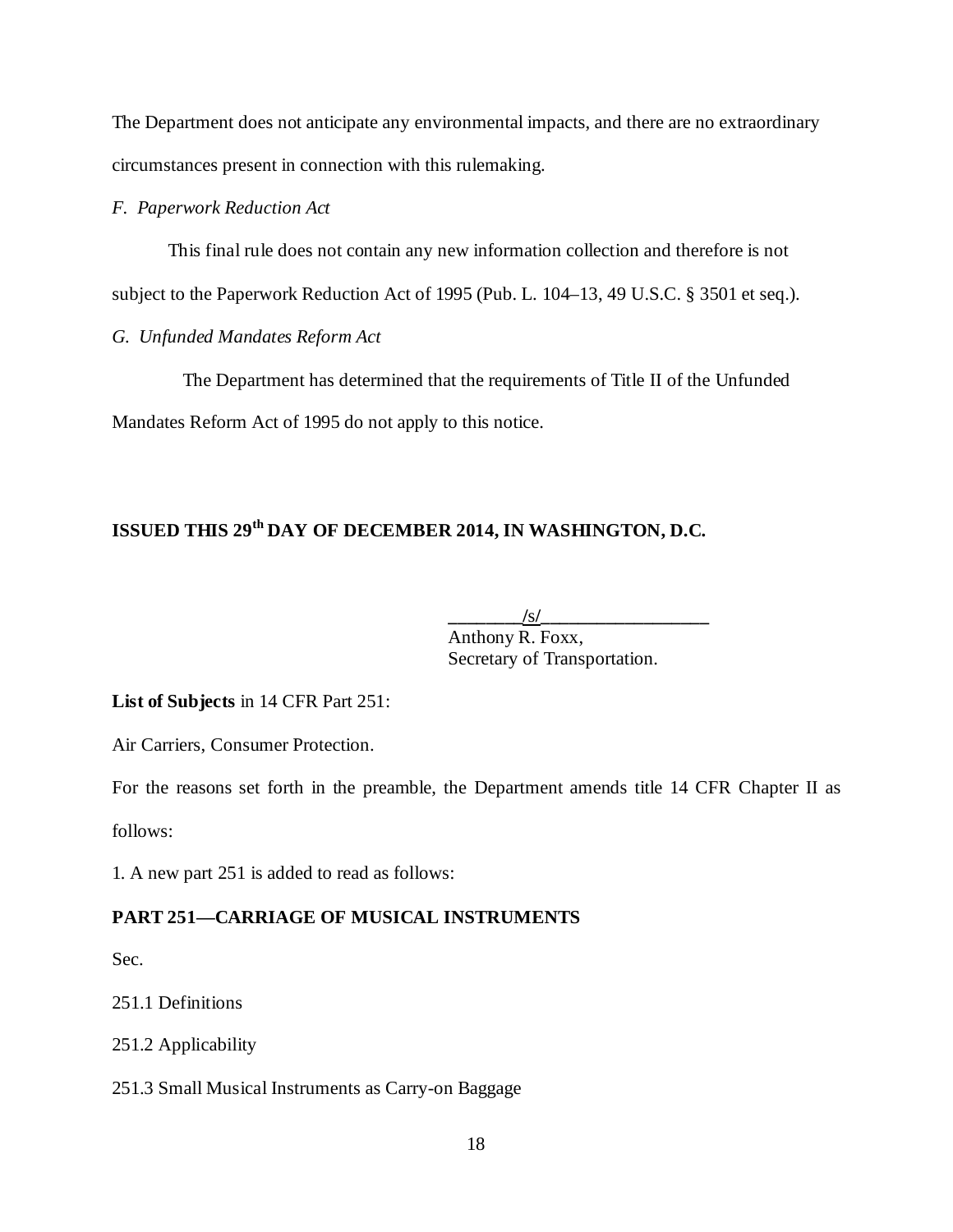251.4 Large Musical Instruments as Carry-on Baggage

251.5 Large Musical Instruments as Checked Baggage

Authority: 49 U.S.C. §41724.

# **§ 251.1 Definitions**

*Certificated air carrier* means a U.S. carrier holding a certificate issued under 49 U.S.C. 41102 to conduct passenger service or holding an exemption to conduct passenger operations under 49 U.S.C. 40109.

*Commuter air carrier* means a U.S. carrier that has been found fit under 49 U.S.C. 41738 and is authorized to carry passengers on at least five round trips per week on at least one route between two or more points according to a published flight schedule using small aircraft as defined in 14 CFR 298.2.

*FAA* means the Federal Aviation Administration, an operating administration of the Department of Transportation.

*Covered carrier* means a certificated carrier, a commuter carrier, an air taxi, or a U.S. indirect carrier operating to, from, or within the United States, conducting scheduled passenger service or public charter service.

*Indirect Carrier* means a person not directly involved in the operation of an aircraft who sells air transportation services to the general public other than as an authorized agent of a carrier.

#### **§ 251.2 Applicability**

This part applies to U.S. certificated air carriers, U.S. commuter air carriers, an air taxi, and U.S. indirect carriers that operate passenger service to, from, or within the United States.

# **§ 251.3 Small Musical Instruments as Carry-on Baggage**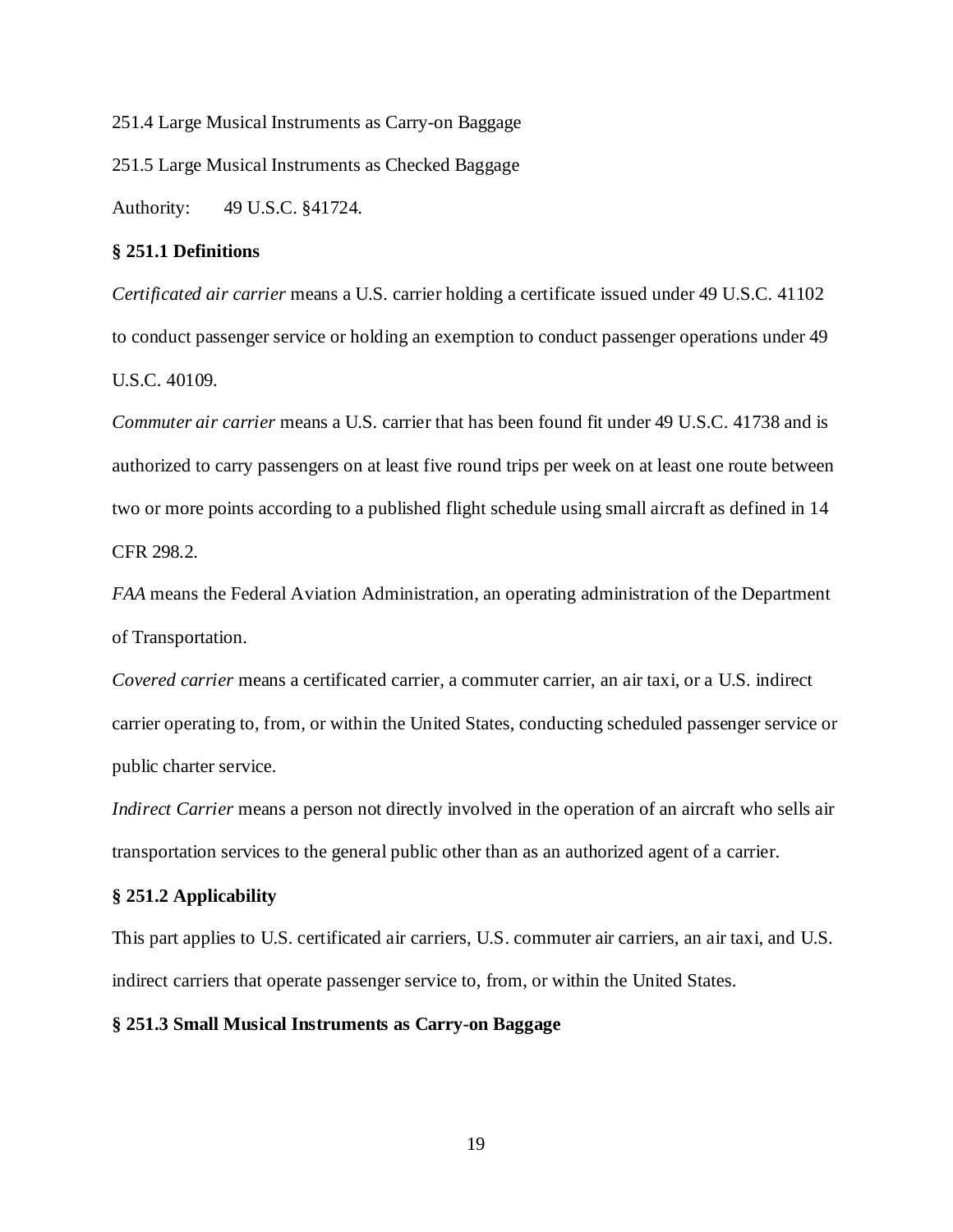Each covered carrier shall permit a passenger to carry a violin, guitar, or other small musical instrument in the aircraft cabin, without charging the passenger a fee in addition to any standard fee that carrier may require for comparable carry-on baggage, if

(a) the instrument can be stowed safely in a suitable baggage compartment in the aircraft cabin or under a passenger seat, in accordance with the requirements for carriage of carry-on baggage or cargo established by the FAA; and

(b) there is space for such stowage at the time the passenger boards the aircraft.

# **§ 251.4 Large Musical Instruments as Carry-on Baggage**

Each covered carrier shall permit a passenger to carry a musical instrument that is too large to meet the requirements of section 251.3 in the aircraft cabin, without charging the passenger a fee in addition to the cost of an additional ticket described in subparagraph (e), if

- (a) the instrument is contained in a case or covered so as to avoid injury to other passengers;
- (b) the weight of the instrument, including the case or covering, does not exceed 165 pounds or the applicable weight restrictions for the aircraft;
- (c) the instrument can be stowed in accordance with the requirements for carriage of carry-on baggage or cargo established by the FAA;
- (d) neither the instrument nor the case contains any object not otherwise permitted to be carried in an aircraft cabin because of a law or regulation of the United States; and
- (e) the passenger wishing to carry the instrument in the aircraft cabin has purchased an additional seat to accommodate the instrument.

# **§ 251.5 Large Musical Instruments as Checked Baggage**